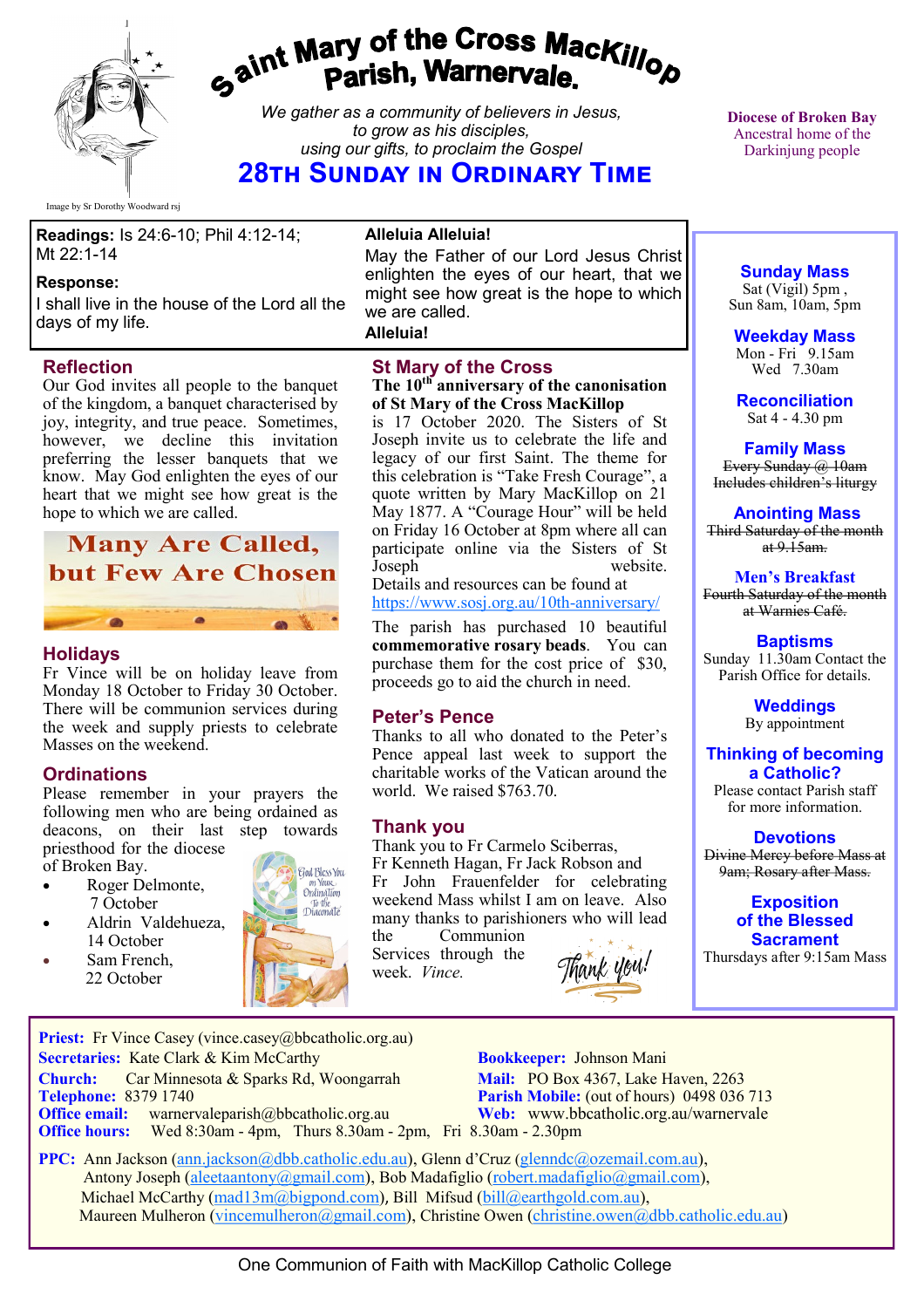#### **PLEASE PRAY FOR THE YEAR 12 STUDENTS**

As they prepare for the HSC exams.

#### **Social Justice Mental Health Month**

10 October, was World Mental Health Day and this month is Mental Health Month. *To Live Life to the Full* then deals with Mental Health and Family Life.

We are mindful of those stresses that have an impact on family life.

The birth of a child is a great joy, but for many parents it can also be a difficult time. Up to 20 per cent of women experience depression during pregnancy and following childbirth. This can have severe and prolonged effects on daily routines and the care of a child according to a study by the Black Dog Institute.

We know that the increasing demands of work can deprive families of valuable time together. More and more workers are employed on a casual or contract basis, some working two or more jobs with irregular hours. These pressures can place terrible stress on relationships. Three million workers have/or are caring for someone with mental ill-health issues. There are also over 450,000 people struggling on meagre income support who have mental ill-health or are their carers.

We are all aware of the mental and emotional impact of separation and divorce. The breakdown of a relationship is distressing for each partner and can have a lasting impact on children. An especially acute problem is the impact of domestic violence and abuse on women. They are the most likely to suffer mental ill-health, with far higher levels of trauma, anxiety, depression and suicidal thoughts than the general population".

#### **Our next meeting is on 17 November at 2.30 pm. All are welcome.**

*Social Justice Committee Warnervale Catholic Church*



**[www.marymackillopsocialjustice.word](http://www.marymackillopsocialjustice.wordpress.com) [press.com](http://www.marymackillopsocialjustice.wordpress.com)**

#### **Coronavirus restrictions**

The **number of people** permitted to attend a church service is **100.** 

**All other restrictions continue** for hygiene and social distancing. Please **use hand sanitiser** and **keep 1.5 metres apart** when entering and leaving the church, when queuing for communion and when chatting before and after Mass. We are all encouraged to **wear a mask**  when visiting the church.

**Sign in sheets for Mass** are in the two folders in the breezeway. Please ensure you are signing in for the Mass you are attending.

The sign in sheet for **visits to the church**  are on the table at the back of the church. Please ensure the date and time are also recorded.

#### **Catholicism**

After this course was enjoyed several years ago, we will be presenting it again. Continuing on Monday  $12^{th}$  October at 7pm and continuing on successive Mondays over the next nine weeks.

The series explores the whole faith in light of the Transcendental Virtues – Truth, Goodness and Beauty. The beauty of the filming makes these very attractive, visible and presents examples from all around the world. Bishop Barron's commentary illustrates the points very well. You will be most welcome to attend any or all sessions. Any questions, call Terry Pate 0408 973 316.

**ACU Lecture: "Liturgy, Prayer, Pastoral Care and Pandemics"**

Parish Staff, clergy and parishioners may be interested in the free public lecture "Liturgy, Prayer, Pastoral Care and Pandemics" to be given via Zoom on Monday, 12 October 2020, 10.30am, by Sr. Prof. Julia Upton, RSM. [Download Fly](https://bbcatholic.us8.list-manage.com/track/click?u=466af249e088db70ab864d088&id=e8ea919f51&e=082a8c9b01)[er](https://bbcatholic.us8.list-manage.com/track/click?u=466af249e088db70ab864d088&id=e8ea919f51&e=082a8c9b01) for more information.

**International Day of Older Persons**  was celebrated Thursday 1 October 2020. The NSW Ageing & Disability Commission have produced an online learning module to equip those involved with the skills to respond to concerns of abuse. Click [here](https://bbcatholic.us8.list-manage.com/track/click?u=466af249e088db70ab864d088&id=6d210b3219&e=082a8c9b01) to learn more and access the online module.

#### **This WeeK**

**Monday 12 October** 9:15am Communion service

**Tuesday 13 October** 9:15am Communion Service

**Wednesday 14 October** 7:30am Communion Service 9:15am Communion Service

**Thursday 15 October St Teresa of Jesus** 9:15am Communion Service

**Friday 16 October** 9.15am Mass Communion Service

**Saturday 17 October** 4pm Reconciliation Fr Carmello 5pm Mass Fr Carmello

**Sunday 18 October** 8am Mass Fr Jack Robson 10am Mass Fr John Frauenfelder 5pm Mass Fr Ken

#### **First Holy Communion**

**Preparing for First HOLY COMMUNION** 



those in Year 4 or older who have made their Reconciliation. **Enrolment forms** are available now through the College and the Parish Office or at the back of the church.

Will be celebrated for

**Classes for MacKillop students in Year 4** will begin at MCC in Term 4, with Sr Ji Ji.

**Classes for students older than Year 4 or attending other schools**  will be run by Sr Ji Ji after Sunday 10am Mass on 25 October and 1 November. Much of the preparation will be done at home, with parents using the booklet you will receive when the enrolment form is lodged with the parish.

First Communion will be celebrated at **special Masses** at 2pm on Sat 7/11 and Sun 8/11; and then at 2pm on the following weekend, Sat  $14/11$  and Sun 15/11

There will need to be a limit of four guests for each child. Those who want to have more guests will need to arrange a weekday or another Sunday Mass. Any questions please contact the parish office 8379 1740 or email

warnervaleparish@bbcatholic.org.au

Please remember our sick: Kathy Outlaw, Finn McConnon, Judy Powell, Amelia Wenn, Mary Swift, John Ledger, Amelia Wenn, Marites Lawry, Terry Hardman, Tracey Mulheron, Ursula Barker, Anna Savia, Helen Elliot.

Deceased: Bobby Fardy, Francis Rooney, John Paul, Joel Dark, Maureen Casey, Margot Beckett, Fred Butterfield, Darrell Travis, Dorothy McGinlay (Karen's mother), Brian Shanks, Mary Kelly, Anne Bonnici.

Mass Intentions: Leo & Dominic Galea, Carmel Borg, Leah & Jessica Carroll, Tricia, Kylie, Amelia & Rebecca, Joan Firmstone, Ruben Nunez, Dulce Gica, George Pantos, Peter & Frank Walsh.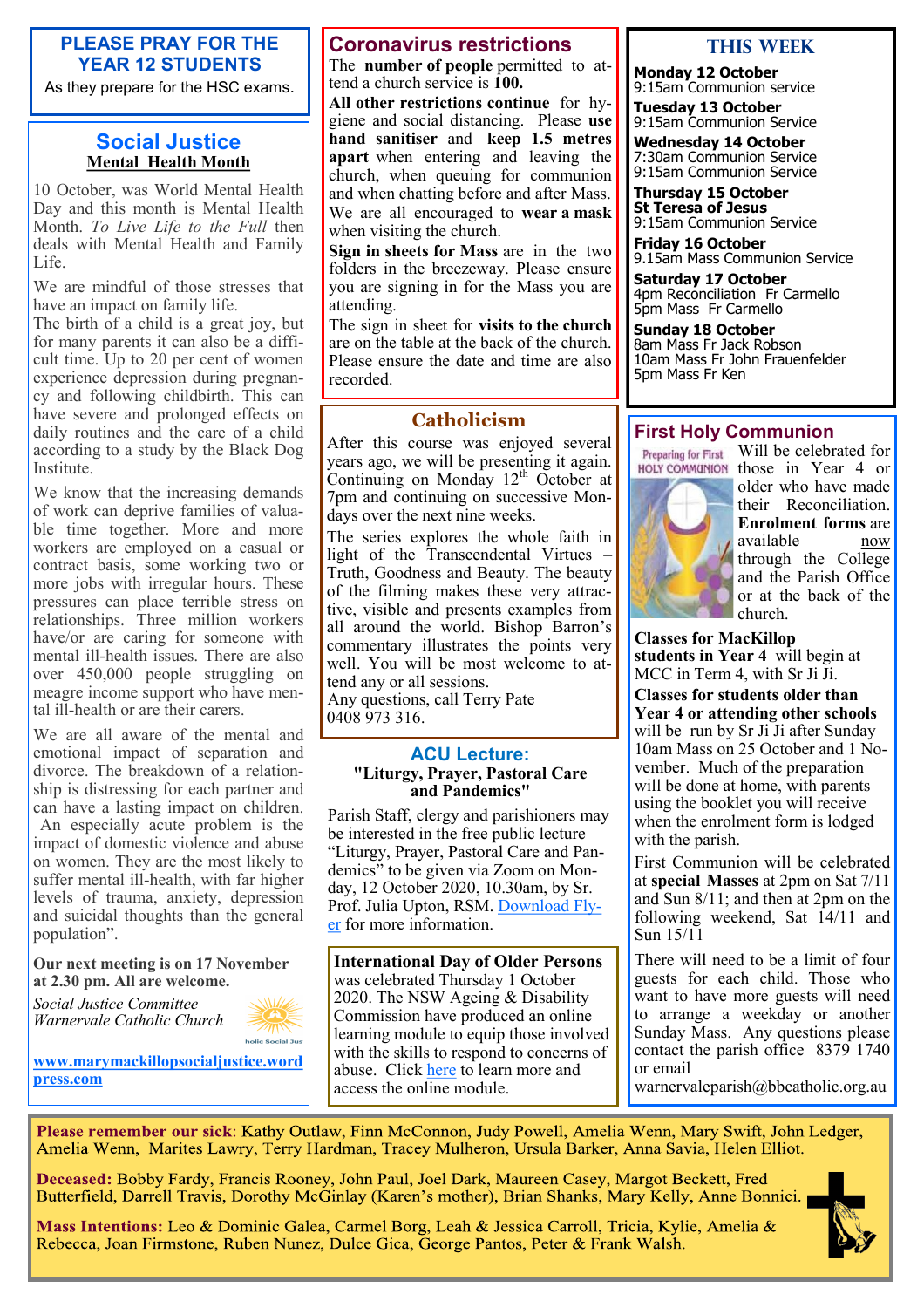## Readings at Mass

## **First reading Is 25:6-10**

## **The Lord will prepare a banquet for every nation**

On this mountain, the Lord of hosts will prepare for all peoples a banquet of rich food, a banquet of fine wines, of food rich and juicy, of fine strained wines.

On this mountain he will remove the mourning veil covering all peoples, and the shroud enwrapping all nations, he will destroy Death for ever.

The Lord will wipe away the tears from every cheek; he will take away his people's shame everywhere on earth, for the Lord has said so.

That day, it will be said: See, this is our God in whom we hoped for salvation; the Lord is the one in whom we hoped.

We exult and we rejoice that he has saved us; For the hand of the Lord rests on this mountain

The word of the Lord.

## **Responsorial Psalm Psalm Psalm 22**

R I shall live in the house of the Lord all the days of my life.

The Lord is my shepherd; there is nothing I shall want. Fresh and green are the pastures where he gives me repose. Near restful waters he leads me, to revive my drooping spirit. R

H guides me along the right path; he is true to his name. If I should walk in the valley of darkness no evil would I fear. You are there with you crook and your staff; with these you give me comfort. R

You have prepared a banquet for me in the sight of my foes. My head you have anointed with oil; my cup is overflowing.  $R$ 

Surely goodness and kindness shall follow m all the days of my life. In the Lord's own house shall I dwell for ever and ever. R